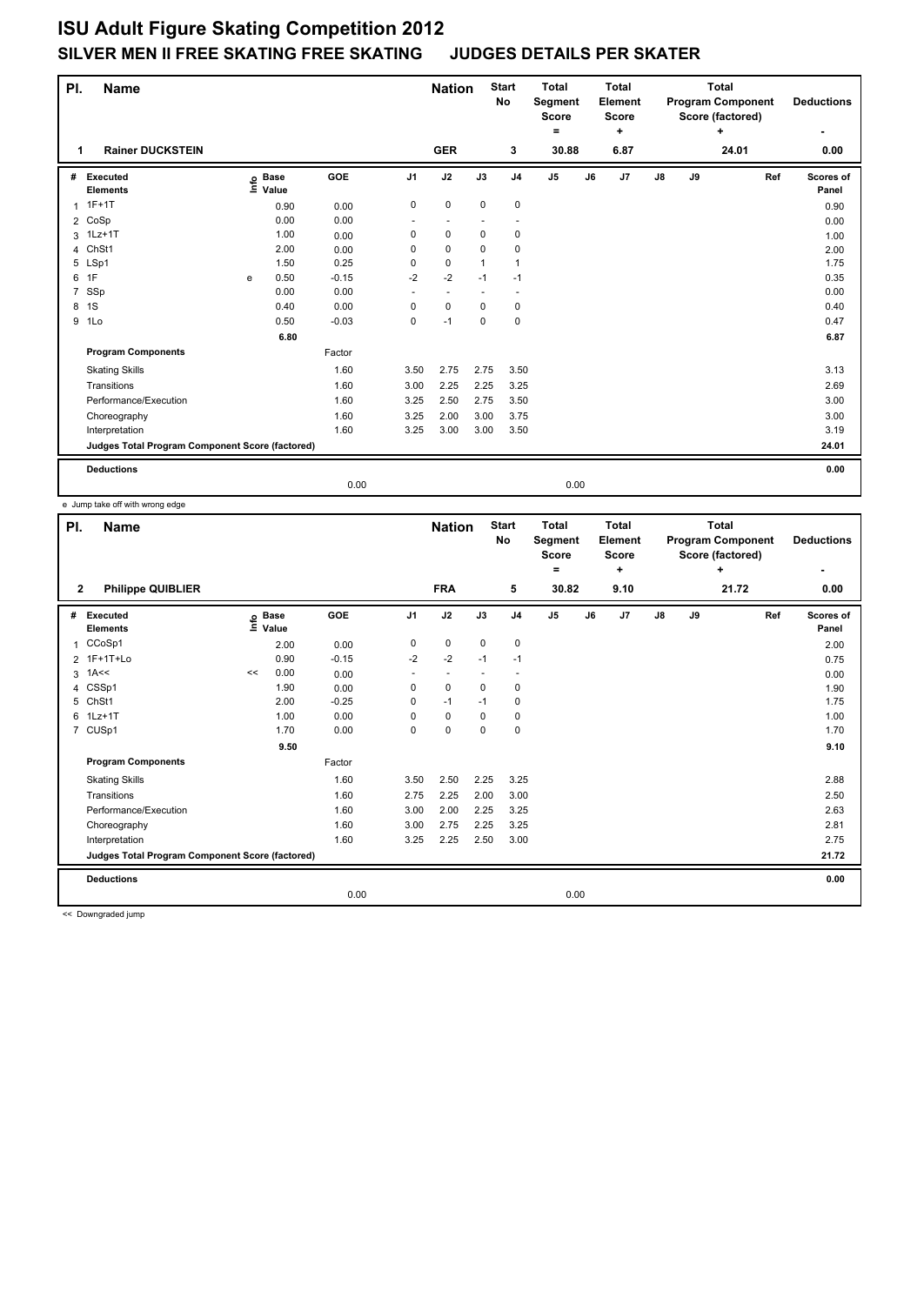## **ISU Adult Figure Skating Competition 2012 SILVER MEN II FREE SKATING FREE SKATING JUDGES DETAILS PER SKATER**

| PI.            | <b>Name</b>                                     |                   |         |                | <b>Nation</b>  |      | <b>Start</b><br>No | <b>Total</b><br>Segment<br>Score<br>$\equiv$ |    | <b>Total</b><br><b>Element</b><br><b>Score</b><br>+ | <b>Total</b><br><b>Program Component</b><br>Score (factored)<br>٠ |    | <b>Deductions</b>                        |     |                    |
|----------------|-------------------------------------------------|-------------------|---------|----------------|----------------|------|--------------------|----------------------------------------------|----|-----------------------------------------------------|-------------------------------------------------------------------|----|------------------------------------------|-----|--------------------|
| 3              | <b>Karl HEWITT</b>                              |                   |         |                | <b>NZL</b>     |      | 2                  | 26.70                                        |    | 6.59                                                |                                                                   |    | 20.11                                    |     | 0.00               |
|                | # Executed<br>Elements                          | e Base<br>⊑ Value | GOE     | J <sub>1</sub> | J2             | J3   | J <sub>4</sub>     | J5                                           | J6 | J7                                                  | J8                                                                | J9 |                                          | Ref | Scores of<br>Panel |
| $\mathbf{1}$   | ChSt1                                           | 2.00              | 0.00    | 0              | $\mathbf 0$    | 0    | $\pmb{0}$          |                                              |    |                                                     |                                                                   |    |                                          |     | 2.00               |
| $\overline{2}$ | 1Lz+Lo                                          | 0.60              | $-0.15$ | -2             | $-1$           | $-1$ | $-2$               |                                              |    |                                                     |                                                                   |    |                                          |     | 0.45               |
| 3              | 1F                                              | 0.50              | $-0.08$ | $-1$           | $-1$           | 0    | $-1$               |                                              |    |                                                     |                                                                   |    |                                          |     | 0.42               |
| $\overline{4}$ | USp1                                            | 1.20              | 0.00    | 0              | $\mathbf 0$    | 0    | $\pmb{0}$          |                                              |    |                                                     |                                                                   |    |                                          |     | 1.20               |
|                | $5$ 1F+T                                        | 0.50              | $-0.08$ | $-1$           | $-1$           | 0    | $-1$               |                                              |    |                                                     |                                                                   |    |                                          |     | 0.42               |
|                | 6 CUSp1                                         | 1.70              | $-0.30$ | $-2$           | 0              | $-1$ | $-1$               |                                              |    |                                                     |                                                                   |    |                                          |     | 1.40               |
| 7 A            |                                                 | 0.00              | 0.00    | ä,             | $\blacksquare$ |      | $\sim$             |                                              |    |                                                     |                                                                   |    |                                          |     | 0.00               |
|                | 8 1S+1T                                         | 0.80              | $-0.10$ | $-1$           | $-2$           | 0    | $-1$               |                                              |    |                                                     |                                                                   |    |                                          |     | 0.70               |
|                | 9 CoSp                                          | 0.00              | 0.00    |                | L,             |      | ÷,                 |                                              |    |                                                     |                                                                   |    |                                          |     | 0.00               |
|                |                                                 | 7.30              |         |                |                |      |                    |                                              |    |                                                     |                                                                   |    |                                          |     | 6.59               |
|                | <b>Program Components</b>                       |                   | Factor  |                |                |      |                    |                                              |    |                                                     |                                                                   |    |                                          |     |                    |
|                | <b>Skating Skills</b>                           |                   | 1.60    | 3.25           | 2.50           | 2.00 | 3.00               |                                              |    |                                                     |                                                                   |    |                                          |     | 2.69               |
|                | Transitions                                     |                   | 1.60    | 2.50           | 2.00           | 1.75 | 2.75               |                                              |    |                                                     |                                                                   |    |                                          |     | 2.25               |
|                | Performance/Execution                           |                   | 1.60    | 3.00           | 1.75           | 1.75 | 3.50               |                                              |    |                                                     |                                                                   |    |                                          |     | 2.50               |
|                | Choreography                                    |                   | 1.60    | 2.75           | 2.25           | 2.25 | 3.25               |                                              |    |                                                     |                                                                   |    |                                          |     | 2.63               |
|                | Interpretation                                  |                   | 1.60    | 2.75           | 2.00           | 2.25 | 3.00               |                                              |    |                                                     |                                                                   |    |                                          |     | 2.50               |
|                | Judges Total Program Component Score (factored) |                   |         |                |                |      |                    |                                              |    |                                                     |                                                                   |    |                                          |     | 20.11              |
|                |                                                 |                   |         |                |                |      |                    |                                              |    |                                                     |                                                                   |    |                                          |     | 0.00               |
|                | <b>Deductions</b>                               |                   | 0.00    |                |                |      |                    | 0.00                                         |    |                                                     |                                                                   |    |                                          |     |                    |
|                |                                                 |                   |         |                |                |      |                    |                                              |    |                                                     |                                                                   |    |                                          |     |                    |
|                |                                                 |                   |         |                |                |      |                    |                                              |    |                                                     |                                                                   |    |                                          |     |                    |
| PI.            | <b>Name</b>                                     |                   |         |                | <b>Nation</b>  |      | <b>Start</b><br>No | <b>Total</b><br>Segment                      |    | <b>Total</b><br><b>Element</b>                      |                                                                   |    | <b>Total</b><br><b>Program Component</b> |     | <b>Deductions</b>  |
|                |                                                 |                   |         |                |                |      |                    | Score                                        |    | <b>Score</b>                                        |                                                                   |    | Score (factored)                         |     |                    |
|                |                                                 |                   |         |                |                |      |                    | $=$                                          |    | ٠                                                   |                                                                   |    | ٠                                        |     |                    |
| 4              | <b>Felix WARNHOLTZ</b>                          |                   |         |                | <b>GER</b>     |      | 4                  | 26.13                                        |    | 5.32                                                |                                                                   |    | 20.81                                    |     | 0.00               |
| #              | <b>Executed</b>                                 |                   | GOE     | J1             | J2             | J3   | J4                 | J5                                           | J6 | J7                                                  | J8                                                                | J9 |                                          | Ref | Scores of          |
|                | <b>Elements</b>                                 | e Base<br>⊑ Value |         |                |                |      |                    |                                              |    |                                                     |                                                                   |    |                                          |     | Panel              |
| $\mathbf{1}$   | USp1                                            | 1.20              | 0.00    | 0              | $\mathbf 0$    | 0    | $\pmb{0}$          |                                              |    |                                                     |                                                                   |    |                                          |     | 1.20               |
|                | 2 1Lz+1T                                        | 1.00              | $-0.10$ | $-1$           | $-1$           | $-1$ | $-1$               |                                              |    |                                                     |                                                                   |    |                                          |     | 0.90               |
| 3              | ChSp                                            | 0.00              | 0.00    | ÷,             | $\blacksquare$ |      | $\blacksquare$     |                                              |    |                                                     |                                                                   |    |                                          |     | 0.00               |
|                | 4 CoSp1                                         | 1.70              | $-0.23$ | $-1$           | $-1$           | 0    | $-1$               |                                              |    |                                                     |                                                                   |    |                                          |     | 1.47               |
|                | 5 1Lo+1Lo+1T                                    | 1.40              | $-0.05$ | $-1$           | $-1$           | 0    | $\pmb{0}$          |                                              |    |                                                     |                                                                   |    |                                          |     | 1.35               |
|                | 6 1S                                            | 0.40              | 0.00    | 0              | $\pmb{0}$      | 0    | $\pmb{0}$          |                                              |    |                                                     |                                                                   |    |                                          |     | 0.40               |
|                | 7 USp1*                                         | 0.00              | 0.00    |                |                |      |                    |                                              |    |                                                     |                                                                   |    |                                          |     | 0.00               |
|                |                                                 | 5.70              |         |                |                |      |                    |                                              |    |                                                     |                                                                   |    |                                          |     | 5.32               |
|                | <b>Program Components</b>                       |                   | Factor  |                |                |      |                    |                                              |    |                                                     |                                                                   |    |                                          |     |                    |
|                | <b>Skating Skills</b>                           |                   | 1.60    | 3.00           | 2.25           | 2.50 | 3.00               |                                              |    |                                                     |                                                                   |    |                                          |     | 2.69               |
|                | Transitions                                     |                   | 1.60    | 2.75           | 1.75           | 2.00 | 2.50               |                                              |    |                                                     |                                                                   |    |                                          |     | 2.25               |
|                | Performance/Execution                           |                   | 1.60    | 3.00           | 2.50           | 2.25 | 3.00               |                                              |    |                                                     |                                                                   |    |                                          |     | 2.69               |
|                | Choreography                                    |                   | 1.60    | 3.00           | 2.00           | 2.50 | 3.00               |                                              |    |                                                     |                                                                   |    |                                          |     | 2.63               |
|                | Interpretation                                  |                   | 1.60    | 3.00           | 2.75           | 2.75 | 2.50               |                                              |    |                                                     |                                                                   |    |                                          |     | 2.75               |
|                | Judges Total Program Component Score (factored) |                   |         |                |                |      |                    |                                              |    |                                                     |                                                                   |    |                                          |     | 20.81              |
|                | <b>Deductions</b>                               |                   |         |                |                |      |                    |                                              |    |                                                     |                                                                   |    |                                          |     | 0.00               |
|                |                                                 |                   | 0.00    |                |                |      |                    | 0.00                                         |    |                                                     |                                                                   |    |                                          |     |                    |

\* Invalid element